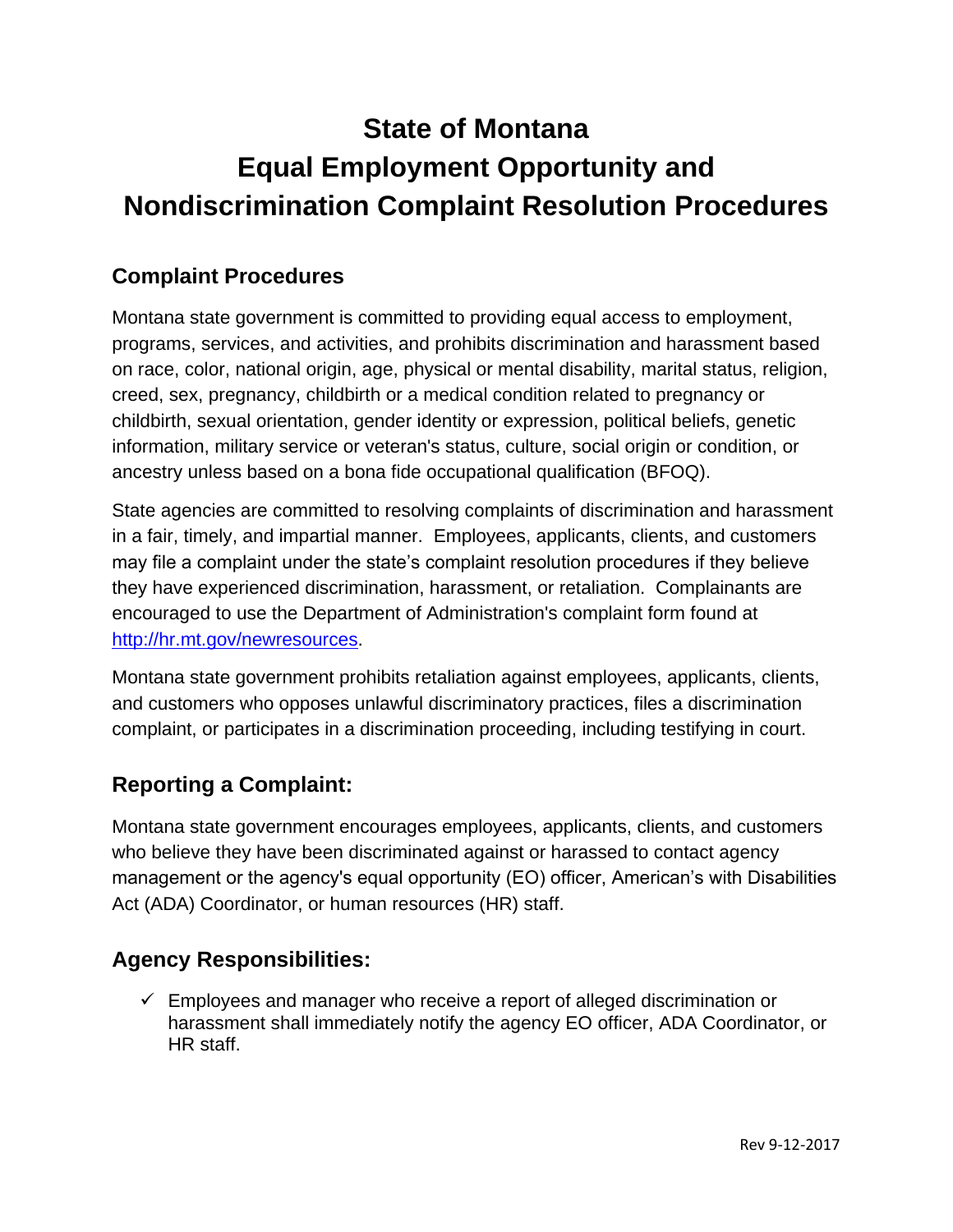- $\checkmark$  Upon receiving a complaint, agency management, with guidance from the agency EO officer, ADA Coordinator, or HR staff, shall take appropriate steps to prevent the alleged conduct from continuing, pending completion of the investigation.
- $\checkmark$  The agency EO officer, ADA Coordinator, HR staff, or appropriate management representative will promptly initiate an investigation upon receiving a complaint.
- $\checkmark$  The investigator shall submit the results of the investigation to the human resource manager. The factual report shall remain confidential and may not be disseminated, except to persons having a need or right to know, which outweighs the privacy rights of persons involved.
- $\checkmark$  Upon completion of the investigation, the appropriate manager shall promptly inform the complainant and accused, in writing, of the outcome of the investigation.
- $\checkmark$  Agency management shall take appropriate corrective action if the investigation establishes that an employee has violated the state's EEO, Nondiscrimination, and Harassment Prevention Policy. Agency managers may only inform the complainant that appropriate action has been taken and not the details of any disciplinary action taken.
- $\checkmark$  If the investigator finds insufficient evidence to conclude that a policy violation occurred, agency management may inform all parties that no action will be taken, and the complainant's right to file an external complaint.
- $\checkmark$  Neither agency management nor any employee will retaliate against any employee for filing a complaint or for participating in any way in a complaint procedure.

#### **Other Complaint Filing Options**

An applicant, client, customer, or employee may concurrently file a complaint of unlawful discrimination with:

- 1. the Human Rights Bureau, 33 S. Last Chance Gulch, Suite 2, P.O. Box 1728, Helena, MT 59624-1728, (406) 444-4356, (800) 542-0807, Montana Relay Service 711, or
- 2. the United States Equal Employment Opportunity Commission (EEOC) Seattle Field Office, 909 First Avenue, Suite 400, Seattle, WA 98104-1061, (800) 669- 4000, TTY (800)-669-6820, ASL Video (844) 234-5122. The complaint must be filed either:
	- a. within 180 days of the alleged incident; or